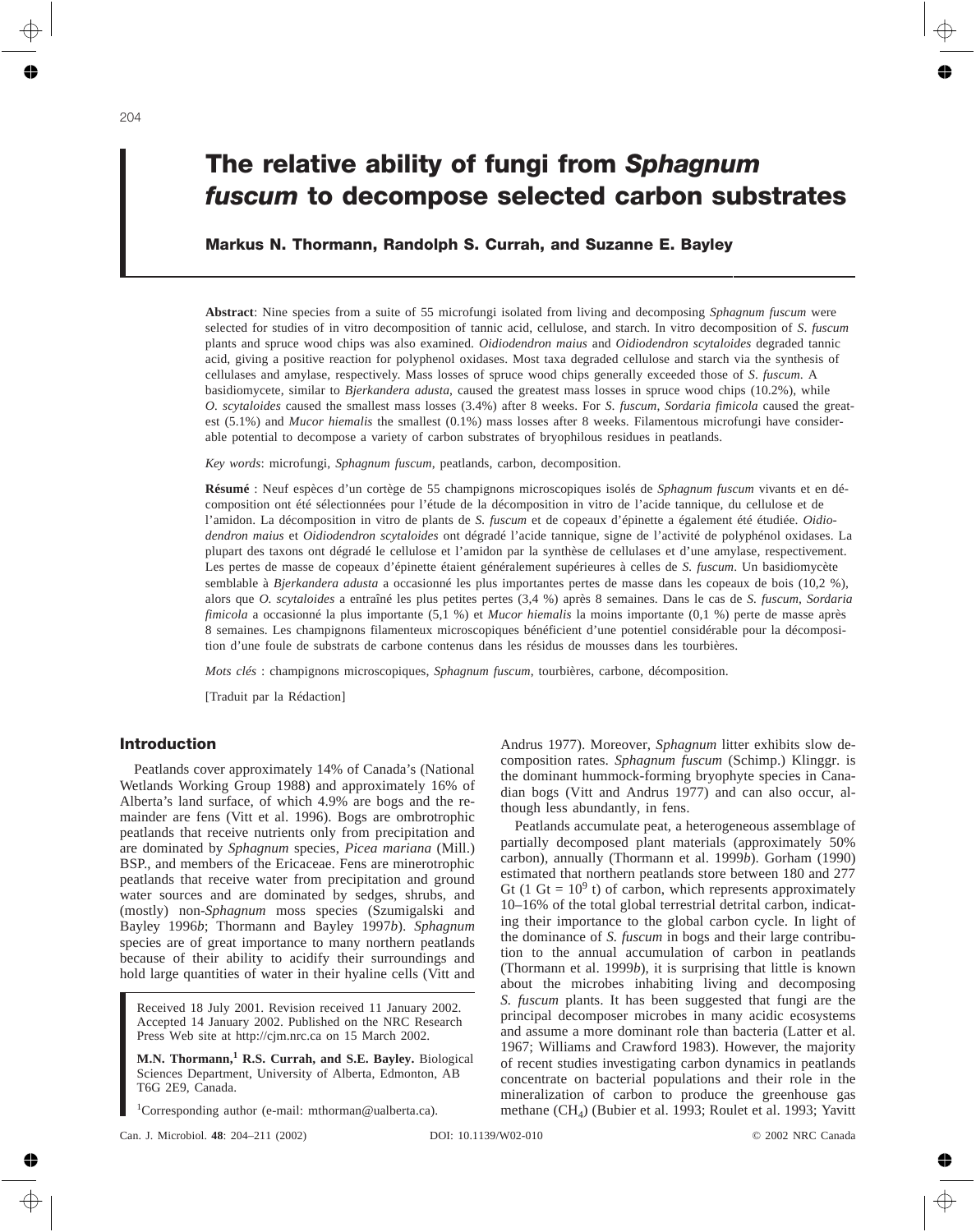et al. 1993). Furthermore, some studies do not consider fungi to be involved in the decomposition of plant litters (e.g., Gilbert et al. 1998).

In a related study, we isolated and identified 55 microfungi from living and decomposing gametophytic tissues of *S*. *fuscum* (Thormann et al. 2001*b*). The objectives for this study were to select a subset (nine) of those taxa and assess their ability to decompose a variety of carbon substrates as an initial determination of their potential contribution to the decomposition of bryophyte remains and hence their role in the accumulation of peat in peatlands.

# **Methods**

# **Study area and site description**

Mild summers and cold, snowy winters characterize the climate of southern boreal Alberta. The mean annual temperature is 1.7°C and the total mean precipitation is approximately 500 mm (Environment Canada 1982). The Perryvale bog (54°28′N, 113°16′W) lies within the Subhumid Low Boreal ecoclimate region of Canada (Ecoregions Working Group 1989) and is dominated by *P. mariana*, *Vaccinium vitis-idaea* L., *Rhododendron groenlandicum* (Oeder) Kron & Judd, and *S. fuscum*. A more detailed site description with respect to vegetation composition and surface water chemistry is in Thormann et al. (1999*a*, 2001*a*).

#### **Cultural techniques and isolation of microfungi from living and decomposing** *Sphagnum fuscum*

The top 3 cm of approximately 20 individual living, healthy *S. fuscum* plants were collected in early May, July, and September 1997 and processed as outlined below. A decomposition study using nylon mesh bags was initiated that fall. Briefly, between five and eight individual living *S. fuscum* plants (top 3 cm) were placed into each of 18 decomposition bags. These bags were returned to the bog and placed horizontally approximately 2 cm below the moss surface to mimic natural decomposition conditions. Subsets of triplicate decomposition bags with decomposing *S. fuscum* were retrieved after 20 and 50 days in 1997, after 250 and 365 days in May and September 1998, respectively, and after 456 and 730 days in May and September 1999, respectively.

Each of 10 randomly selected, cleaned segments of live (May–September 1997 samples) and dead (20–730 day decomposed samples, September 1997 – September 1999) *S. fuscum* were cut with a flame-sterilized scalpel into 10–12 smaller segments. These were surface-sterilized for 5 min in 10%  $H<sub>2</sub>O<sub>2</sub>$  and washed with sterilized, distilled water (dH<sub>2</sub>O). Of these, five randomly selected *S. fuscum* segments were placed on each of three plates of potato dextrose agar (PDA, 39.0 g Difco Laboratories (Detroit, Mich.) potato dextrose agar,  $1.0$  L dH<sub>2</sub>O), PDA with rose bengal  $(0.03\%)$ , PDA with benomyl (0.0002%), and Mycobiotic agar® (MYC, containing cycloheximide, 35.6 g Difco mycobiotic agar, 1.0 L dH<sub>2</sub>O) ( $n = 3$  for each of the four primary isolation media at each of the ten sampling events). All media were amended with oxytetracycline (0.01%) to suppress bacterial growth. Plates were incubated at room temperature (approximately 20°C) in the dark and fungi were subcultured onto malt extract agar (MEA, 15.0 g Difco malt extract agar, 20.0 g Difco agar, 1.0 L  $dH_2O$ ) as soon as they grew from the plant material. For identification purposes, slide cultures (Sigler 1993) on mixed cereal agar (Pablum®, H.J. Heinz Company of Canada Ltd., 100.0 g mixed cereal, 15.0 g Difco agar,  $1.0 \text{ L dH}_2\text{O}$  were prepared, mounted in polyvinyl alcohol, and photographed using an Olympus BX-50 microscope with a PM-10AK photosystem.

Representative cultures or slides were deposited at the University of Alberta Microfungus Collection and Herbarium (UAMH) and (or) the University of Alberta Cryptogamic Herbarium (ALTA) and (or) the Centraalbureau voor Schimmelcultures (CBS).

#### **Selection of fungi for the decomposition studies**

Among 262 records of fungi from living and decomposing *S*. *fuscum*, Fungi Imperfecti, zygomycetes, ascomycetes, and basidiomycetes were all represented (Thormann et al. 2001*b*). Fifty-five fungi (three ascomycetes, three basidiomycetes, 11 zygomycetes, 28 Fungi Imperfecti, 10 unnamed Mycelia Sterilia) were described. Thirty-six species represented new records from *Sphagnum* and 45 species were new records for *S*. *fuscum* (Thormann et al. 2001*b*). For an initial assessment of their enzymatic abilities, we selected a single strain of each of five hyphomycetes, two teleomorphic ascomycetes, one zygomycete, and one basidiomycete (Table 1). These included *Oidiodendron maius* Barron (ericoid mycorrhizal fungus) and *Oidiodendron scytaloides* Gams & Söderström; an unusual species of *Acremonium* similar to *Acremonium curvulum* W. Gams; two common soil and phylloplane species, *Penicillium thomii* Maire and *Trichoderma viride* Pers.:Fr.; two ascomycetes generally regarded as being coprophilous, *Sordaria fimicola* (Roberge ex Desmaz.) Ces. & De Not. and *Sporormiella intermedia* (Auersw.) Ahmed & Cain; the common zygomycete *Mucor hiemalis* Wehmer; and a basidiomycete similar to *Bjerkandera adusta* (Willd.:Fr.) P. Karst.

These nine fungi accounted for 80 of the 262 records (31%) obtained from *S*. *fuscum*, thus, they constituted a significant portion of all fungal records from this bryophyte (Thormann et al. 2001*b*). Despite the frequent variability in physiological profiles among strains of the same fungus, we chose to examine the physiological variability of fungi belonging to substantially different taxonomic affinities, i.e., different divisions or different families within the same division. Hence, only one strain of each of the nine taxa was examined in this study.

# **Enzymatic degradation of selected carbon sources**

Cellulose degradation was tested using the cellulose–azure method (Smith 1977) with modified Melin-Norkrans medium (MMN, 1.0 g D-glucose anhydrous, 2.0 g Difco malt extract agar, 1.0 g yeast extract, 10.0 g  $KH_2PO_4$ , 5.0 g  $(NH_4)_2HPO_4$ , 3.0 g MgSO<sub>4</sub>·7H<sub>2</sub>O, 1.0 g CaCl<sub>2</sub>, 0.5 g NaCl, 12.0 g Difco agar, and 1.0 L  $dH_2O$ ) substituted for the nutrient medium. Approximately 20 mL of MMN were added to 50-mL Pyrex culture tubes; these were autoclaved, and the medium was allowed to solidify. A 2% (w/v) cellulose–azure preparation in MMN was autoclaved separately, and approximately 1.5–2.0 mL of the suspension was transferred into each Pyrex culture tube. For each species, three Pyrex culture tubes with cellulose–azure medium were inoculated with small plugs of mycelium and stored in the light at room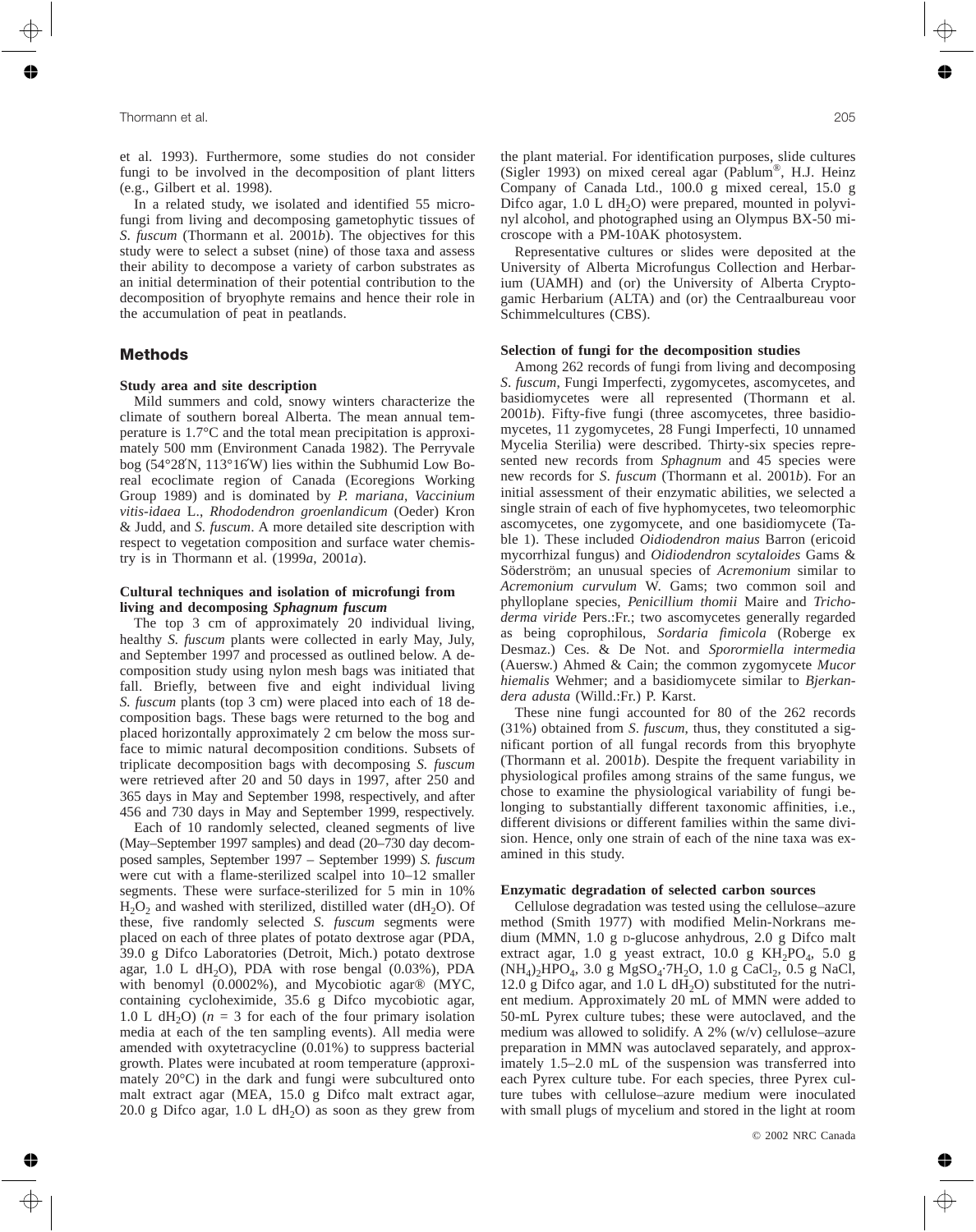| Table 1. Accession numbers and isolation information of the nine fungal taxa isolated from living and decomposing |  |  |  |  |  |  |  |
|-------------------------------------------------------------------------------------------------------------------|--|--|--|--|--|--|--|
| Sphagnum fuscum from a bog in southern boreal Alberta, Canada.                                                    |  |  |  |  |  |  |  |

| Fungi (accession No.)                      | Substrate (no. of isolates)                           |
|--------------------------------------------|-------------------------------------------------------|
| Acremonium cf. curvulum (CBS 102853)       | Decomposing (2) S. fuscum                             |
| cf. Bjerkandera adusta (ALTA 10853)        | Living $(3)$ <i>S. fuscum</i>                         |
| <i>Mucor hiemalis</i> (ALTA 10697)         | Living $(10)$ and decomposing $(27)$ <i>S. fuscum</i> |
| Oidiodendron maius (ALTA 10700, UAMH 9749) | Decomposing (1) S. fuscum                             |
| Oidiodendron scytaloides (UAMH 9750)       | Living $(1)$ and decomposing $(1)$ <i>S. fuscum</i>   |
| Penicillium thomii (ALTA 10860)            | Living $(3)$ and decomposing $(13)$ <i>S. fuscum</i>  |
| Sordaria fimicola (ALTA 10705, UAMH 9475)  | Living (4) S. fuscum                                  |
| Sporormiella intermedia (ALTA 10706)       | Living (1) S. fuscum                                  |
| Trichoderma viride (ALTA 10713)            | Living $(4)$ and decomposing $(11)$ <i>S. fuscum</i>  |

**Note:** ALTA, University of Alberta Cryptogamic Herbarium; CBS, Centraalbureau voor Schimmelcultures; and UAMH, University of Alberta Microfungus Collection and Herbarium.

temperature. Degradation of cellulose was indicated by the release of the azure dye from the cellulose agar and its diffusion into the lower, clear layer of MMN.

The presence of polyphenol oxidases (PPO) was tested using tannic acid medium (TAM, 5.0 g tannic acid (Baker analyzed), 15.0 g Difco malt extract agar, 20.0 g Difco agar, and  $1.0$  L dH<sub>2</sub>O) (Davidson et al. 1938). For each species, three petri plates of TAM were inoculated and stored in the dark at room temperature. A positive reaction was the formation of a dark brown pigment surrounding the point of inoculation generally within 4 days after inoculation.

Starch degradation was tested by adding 2.0 g of soluble starch (BDH Chemicals Canada Ltd., Toronto, Ont.) to 1.0 L MMN (Hutchison 1990). Once the individual colonies covered approximately 75% of the petri plates, they were flooded with an iodine solution (5.0 g KI, 1.5 g I, 100.0 mL  $dH<sub>2</sub>O$ . After 5 min, the solution was decanted and a clear zone around the colony in an otherwise purple plate indicated that amylase was produced and starch was degraded.

Visual comparative qualitative and quantitative evaluations (+++, ++, +, and –, indicating decreasing quantities of degraded carbon source) were made based on the amount of azure dye released in the cellulose–azure assay and the amount of discoloration on the top and reverse of the TAM petri plates in the tannic acid assay. The width of the clear zone around colonies on the starch plates was used to assess the degree of amylase synthesis. These physiological tests are widely used and have been used often as indicators of taxonomic relationships among fungal taxa (Hutchison 1990; Untereiner and Malloch 1999; Rice and Currah 2001).

*Cladosporium herbarum* (Pers.:Fr.) Link, which is known to degrade cellulose (Marsh et al. 1949), tannic acid (Minoura and Okazaki 1968), and starch (Domsch 1960), was used as a positive control. This taxon was isolated from living *S. fuscum* as well, but it was not used in the decomposition experiments.

## **Decomposition of** *Sphagnum fuscum* **plants and spruce wood chips**

For each of the nine fungal taxa, 40 mL of peptone broth agar (20.0 g Difco agar, 1.0 g Difco bacto-peptone broth, 1.0 L dH<sub>2</sub>O) was poured into each of six  $100 \times 80$  mm glass petri dishes. These dishes were inoculated with one of the nine fungal taxa. One  $2.5 \times 3.0$  cm, 65-µm gauge polyester mesh pouch (to minimize plant material losses during handling) containing the top 3 cm of four *S. fuscum* plants was placed into each petri dish. Filled pouches were dried at 48°C to constant weight, weighed to the nearest 0.01 g, and autoclaved at 121°C (liquid cycle) for 15 min prior to placement into the petri dishes. After 4 and 8 weeks, the pouches were removed from three petri dishes and surficial fungal mycelium was carefully removed from the surface. The pouches were dried at 48°C to constant weight, weighed to the nearest 0.01 g, and the mass loss was determined by subtracting the final mass from the initial mass for each pouch. Mass losses, as indicators of decomposition, were expressed as percentages of the initial masses.

This experimental design was duplicated using ten  $8 \times 8 \times$ 4 mm (approximate dimensions) spruce wood chips per petri dish instead of *S. fuscum*. The wood chips were autoclaved at 121°C (liquid cycle) for 20 min prior to placing them directly onto the medium. Mass losses were determined as outlined above. Twelve petri dishes served as controls and were not inoculated with any fungi. Mass losses due to leaching of nutrients from the bryophyte litter and spruce wood chips were determined after 4 and 8 weeks. Leaching accounted for 1.6 and 2.0% mass losses from *S*. *fuscum* after 4 and 8 weeks, respectively. Mass losses due to leaching were 0.3 and 0.4% for the wood chips after 4 and 8 weeks. These mass losses were subtracted from the measured mass losses prior to statistical analyses.

#### **Statistical analyses**

An extended Kruskal–Wallis test (factors were Substrates and Time) was used to determine significant differences between mass losses after 4 and 8 weeks decomposition for each natural substrate and between natural substrates (spruce wood chips versus *S*. *fuscum*) for each fungal taxon. This analysis was chosen because of (*i*) the low number of replicates for each treatment  $(n = 3)$  and  $(ii)$  deviations in the data from normality and homogeneity of variances (Zar 1984).

# **Results and discussion**

#### **Enzymatic degradation of tannic acid, cellulose, and starch**

Most of the taxa were able to effectively degrade cellulose (eight of nine) and starch (seven of nine) (Table 2). Several *Acremonium* species other than *A.* cf. *curvulum* synthesize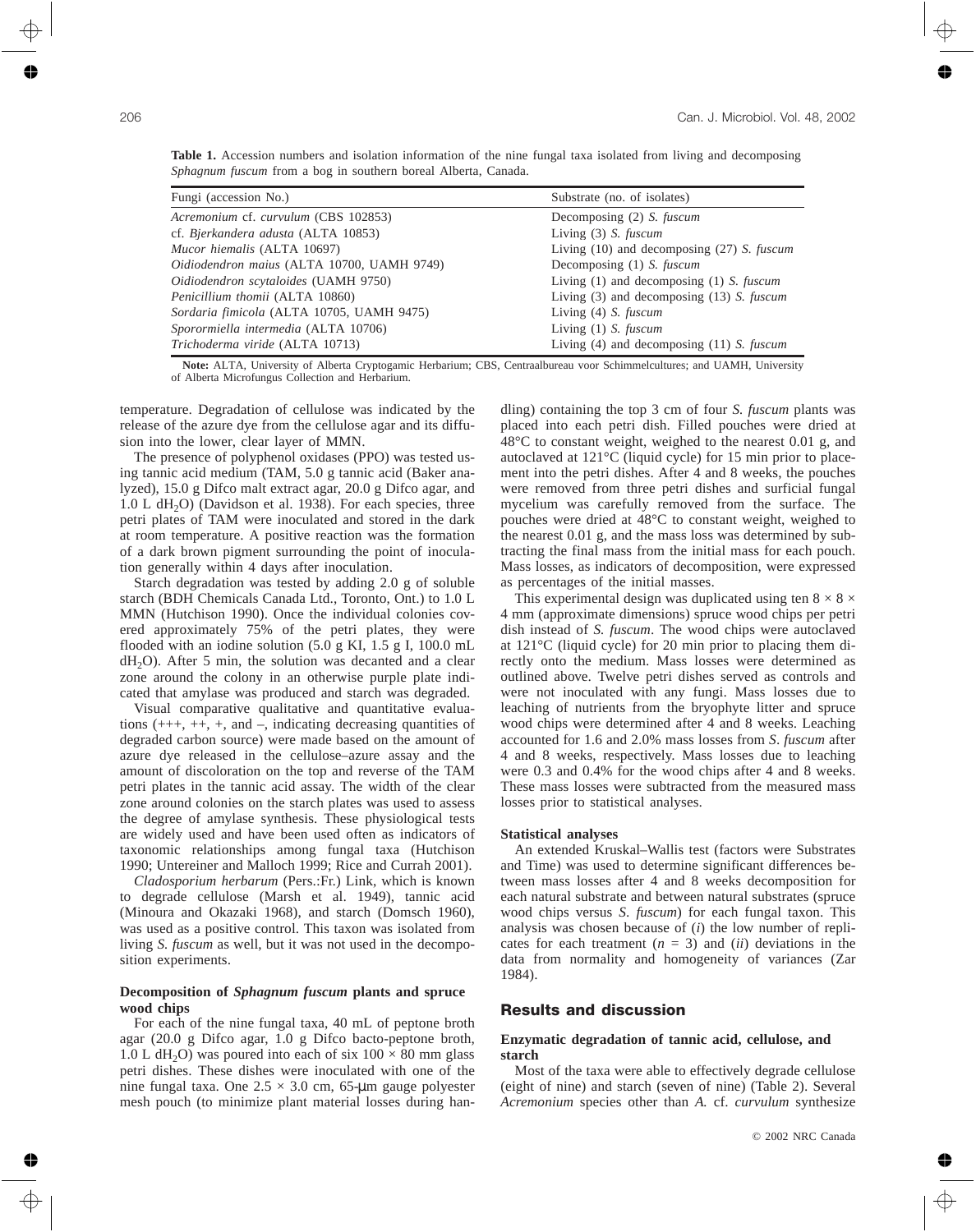amylase (Franz 1975), and this enzyme has been shown previously to be synthesized by *T. viride*, *P. thomii*, and *M. hiemalis* (Domsch et al. 1980). Although it has been shown by Jefferys et al. (1953) and Domsch (1960) that *S. fimicola* can utilize cellulose as a carbon source, cellulase synthesis among *Acremonium* species is variable. The cellulolytic capability of *O. maius* has been suggested by Hambleton and Currah (1997), while the ability of *S. intermedia* and *O. scytaloides* to degrade cellulose has not been reported previously. The cellulolytic abilities of *T. viride*, *P. thomii*, and *M. hiemalis* have been shown in the past and our results concur (Domsch et al. 1980).

Synthesis of polyphenol oxidases, necessary for lignin degradation, was found in both species of *Oidiodendron*, but not in the other fungal taxa (Table 2). The synthesis of polyphenol oxidases among fungi is less common compared with cellulases and amylases (Domsch et al. 1980). Utilization of lignin by *Oidiodendron* species has been demonstrated previously (Haselwandter et al. 1990). It must be noted though that we used the colour change on the tannic acid medium as an indicator of polyphenol oxidase synthesis. Lignin is structurally different from tannic acid, and although some fungi utilized tannic acid in this study, they may not be able to utilize lignin directly as a carbon source.

# **Enzymatic degradation of** *Sphagnum fuscum* **and spruce wood chips**

Generally, mass losses of spruce wood chips exceeded those of *S. fuscum* ( $p < 0.05$ ) (Table 3). Mean mass loss differences between these two substrates for the nine fungi combined after 4 and 8 weeks of decomposition were 2.3 and 3.1%, respectively (Table 3). Cf. *Bjerkandera adusta* caused the greatest (10.2%) and *O. scytaloides* caused the smallest (3.4%) mass losses of spruce wood chips after 8 weeks. *Sordaria fimicola* and *M. hiemalis* caused the greatest and smallest mass losses of *S*. *fuscum* after 8 weeks (5.1 and 0.1%, respectively) (Table 3). The remaining fungal taxa caused intermediate mass losses (Table 3). Generally, mass losses of either substratum were similar after 4 and 8 weeks of decomposition (13 of 18 treatments,  $p > 0.05$ ).

Concentrations of lignin or lignin-like substances and cellulose in gymnosperm wood (40–50% cellulose, 25–35% lignin) (Rayner and Boddy 1988) and *S. fuscum* (<4.5% starch, 38% cellulose, 30% lignin-like substances) (Yavitt et al. 1997; Turetsky et al. 2000) are similar, therefore, it was surprising that their mass losses differed substantially. In decomposition studies, litter quality (tissue concentrations of nitrogen, phosphorus, phenolic and tannic compounds, lignin, cellulose, and hemicellulose) has been implicated to influence mass losses of herbaceous and woody plant litter (Clymo 1965; Johnson and Damman 1991; Kasai et al. 1995; Tsuneda and Thorn 1995; Szumigalski and Bayley 1996*a*; Thormann and Bayley 1997*a*, 2001*a*). For example, carbon to nitrogen (C:N) quotients of living and decomposing *S. fuscum* are generally <100 (Szumigalski and Bayley 1996*a*; Thormann et al. 2001*a*). Conversely, C:N quotients of wood are usually >1000 and can be as high as 2500 (Rayner and Boddy 1988), indicating significantly lower concentrations of nitrogen in wood. These differences should have contributed to lower decomposition rates for the wood chips compared with the bryophyte. Previous studies have shown that mass losses of woody plant tissues exceed those of bryophyte tissues after 1 year (Bartsch and Moore 1985; Szumigalski and Bayley 1996*a*). Johnson and Damman (1991, 1993) showed that inherent, physiological characteristics of *Sphagnum* species, such as the cell wall composition, controls the decay of this bryophyte in peatlands. The decay of wood has been ascribed primarily to basidiomycetes, and it has been shown that some basidiomycetes have the ability to parasitize bacteria (Barron 1988) and yeasts (Hutchison and Barron 1996) or trap nematodes (Barron and Thorn 1987) to obtain nitrogen. Thus, despite the high C:N quotient of wood compared with those of many other substrates, its decomposition rate may be similar to substrates with lower C:N quotients, such as *S*. *fuscum*, because some of the fungi primarily associated with wood decay have alternate strategies to obtain crucial elemental nutrients, such as nitrogen and phosphorus.

Peptone, a source of nitrogen, was added to the base medium in the glass petri dishes to assure growth of the fungi prior to colonization of the plant material. This nitrogen supply may have affected the growth rates of the fungi and their ability to colonize and ultimately degrade these two plant materials; however, other sources of nitrogen and other elemental nutrients are available to fungi in situ. Therefore, our base medium did not provide any sources of nutrients to these fungi that they would not have access to in nature. Furthermore, this study examined the relative mass losses of these two natural substrates incurred by nine fungi in vitro. In situ conditions differ significantly and results would likely be different. In situ mass losses of *S. fuscum* were 14 and 17% after 4 and 8 weeks, respectively (Thormann et al. 2001*a*). Not surprisingly, those mass losses substantially exceed the single taxon in vitro mass losses reported here due to large and diverse microbial (fungi and bacteria) and invertebrate populations that combine to decompose plant materials in nature.

#### **Decomposition of carbon substrates by fungi**

Northern peatlands store a significant portion of the world's terrestrial carbon as peat (Gorham 1990). With increasing atmospheric  $CO<sub>2</sub>$  concentrations and subsequent temperature increases, these peatlands may change from carbon sinks to carbon sources (Hilbert et al. 2000), whereby some of the stored carbon is mineralized and released as  $CO<sub>2</sub>$  (aerobic decomposition) or  $CH<sub>4</sub>$  (anaerobic decomposition). Most recent studies using carbon fluxes from peatlands as indicators of rates of decomposition concentrate on the production of  $CH<sub>4</sub>$  by bacterial populations (Bubier et al. 1993; Roulet et al. 1993; Yavitt et al. 1993), because CH4 has a 7.5× higher global warming potential per molecule than  $CO<sub>2</sub>$  (Houghton 1997). Fungi generally are not addressed or are ignored altogether as important components of mineralization processes (Gilbert et al. 1998). However, in acidic ecosystems, such as bogs, fungi may assume a more dominant role than bacteria, and the majority of cellulolytic organisms may be fungi (Latter et al. 1967). Furthermore, Williams and Crawford (1983) showed that fungi were more diverse in their abilities to utilize a variety of carbon sources and that they play an important role in the decomposition of lignin and cellulose in peatlands.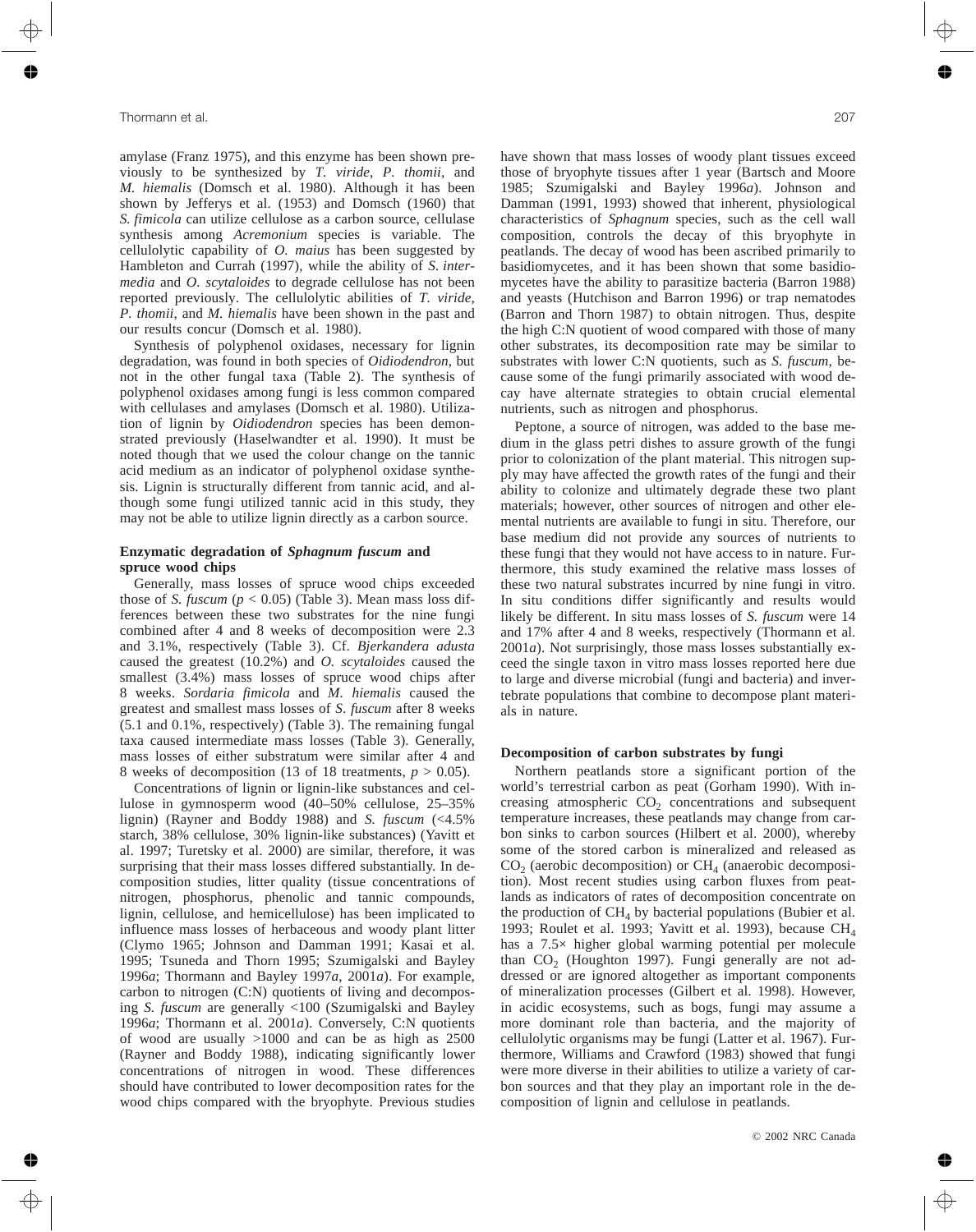**Table 2.** Enzymatic degradation of tannic acid, cellulose, and starch by nine fungal taxa isolated from living and decomposing *Sphagnum fuscum* from a southern boreal bog in Alberta, Canada  $(n = 3$  per treatment).

| Fungal taxa              | Tannic acid | Cellulose | Starch   |
|--------------------------|-------------|-----------|----------|
| Acremonium cf. curvulum  |             | $^{+++}$  | $^{++}$  |
| cf. Bjerkandera adusta   |             | $^{++}$   |          |
| Mucor hiemalis           |             | $^{+}$    | $^{+++}$ |
| Oidiodendron maius       | $^{+++}$    | $^+$      | $^{+}$   |
| Oidiodendron scytaloides | $^{+}$      | $^{++}$   | $++$     |
| Penicillium thomii       |             | $^{++}$   | $^{+++}$ |
| Sordaria fimicola        |             | $^+$      |          |
| Sporormiella intermedia  |             |           | $^{+}$   |
| Trichoderma viride       |             |           |          |

Note:  $+++$ , strong reaction;  $++$ , intermediate reaction;  $+$ , weak reaction; –, no reaction.

In a related study, 262 records of fungi representing 55 different species were derived from living and decomposing *S. fuscum* between May 1997 and September 1999 (Thormann et al. 2001*b*). Of these, we selected nine species for the current study (Table 1). None of these nine taxa has been reported previously from *S. fuscum*, although some of these species have been isolated previously from peat (McLennan and Ducker 1954; Thrower 1954; Christensen and Whittingham 1965; Dooley and Dickinson 1971; Dal Vesco 1974–75; Nilsson et al. 1992). These nine fungi had varying abilities to utilize different carbon sources (Table 2) and caused varying mass losses of *S*. *fuscum* and spruce wood chips in vitro (Table 3). Our results suggest that fungi are involved in the decomposition of peat, and thus the mineralization of carbon, supporting results by Williams and Crawford (1983). Therefore, it is important to consider the roles of fungi in the decomposition of carbon substrates, especially in northern peatlands with their significant carbon deposits.

Caution is required when interpreting these data, because they are only indications of the relative abilities of these nine fungi to degrade tannic acid, cellulose, and starch or cause mass losses of *S. fuscum* and spruce wood chips. Also, the ability of a fungus to utilize a particular substrate in vitro does not necessarily imply the same ability in situ; however, it does indicate the potential ability of this fungus to utilize a particular substrate. These fungi compete for resources with other organisms in situ, i.e., in their realized niche, which may lead to the suppression of some of the abilities expressed in vitro, i.e., in their fundamental niche. The fundamental niche of an organism is always larger than its realized niche because of the absence of competition in the former. This study did not determine if these taxa have similar enzymatic abilities in the presence of other organisms or in situ, and additional studies are needed to investigate these aspects. Furthermore, histological examinations of decomposed plant material are necessary to confirm and refine these results. Nonetheless, these data indicate that microfungi have considerable potential to decompose various carbon substrates of bryophilous and lignicolous residues in bogs.

**Table 3.** Mass losses of spruce wood chips and *Sphagnum fuscum* by nine fungal taxa from living and decomposing *Sphagnum fuscum* from a bog in southern boreal Alberta (*n* = 3 per treatment).

|                          | Mass losses (% $\pm$ SE) |                |  |  |  |  |
|--------------------------|--------------------------|----------------|--|--|--|--|
| Fungal taxa and sustrata | 4 weeks                  | 8 weeks        |  |  |  |  |
| Acremonium cf. curvulum  |                          |                |  |  |  |  |
| Spruce wood chips        | 4.5 $(0.6)aI$            | 4.6 $(0.1)aI$  |  |  |  |  |
| S. fuscum                | 3.3 $(0.4)aI$            | 3.9(0.8)aI     |  |  |  |  |
| cf. Bjerkandera adusta   |                          |                |  |  |  |  |
| Spruce wood chips        | 4.8 $(0.3)aI$            | 10.2 (1.1) b1  |  |  |  |  |
| S. fuscum                | 1.6 $(0.6)a2$            | 1.7(0.7)a2     |  |  |  |  |
| Mucor hiemalis           |                          |                |  |  |  |  |
| Spruce wood chips        | 4.3 $(0.2)aI$            | 4.9(0.2) b1    |  |  |  |  |
| S. fuscum                | 0.3(0.0)a2               | 0.1(0.0)a2     |  |  |  |  |
| Oidiodendron maius       |                          |                |  |  |  |  |
| Spruce wood chips        | 4.4 $(0.2)aI$            | 4.6 $(0.2)aI$  |  |  |  |  |
| S. fuscum                | 1.5(0.4)a2               | 2.5(0.5)a2     |  |  |  |  |
| Oidiodendron scytaloides |                          |                |  |  |  |  |
| Spruce wood chips        | 3.3 $(0.1)aI$            | 3.4 $(0.5)aI$  |  |  |  |  |
| S. fuscum                | 3.2(0.3)aI               | 3.6 $(1.2)aI$  |  |  |  |  |
| Penicillium thomii       |                          |                |  |  |  |  |
| Spruce wood chips        | 4.2 $(0.3)aI$            | 5.1 $(0.3) b1$ |  |  |  |  |
| S. fuscum                | 0.5(0.1)a2               | 1.8(0.2) b2    |  |  |  |  |
| Sordaria fimicola        |                          |                |  |  |  |  |
| Spruce wood chips        | 5.2 $(0.3)aI$            | 5.2 $(0.6)aI$  |  |  |  |  |
| S. fuscum                | 4.2 $(1.2)aI$            | 5.1 $(0.7)aI$  |  |  |  |  |
| Sporormiella intermedia  |                          |                |  |  |  |  |
| Spruce wood chips        | 3.5 $(0.3)aI$            | 5.1(0.3) b1    |  |  |  |  |
| S. fuscum                | 3.4 $(0.4)aI$            | 3.2 $(0.3)a2$  |  |  |  |  |
| Trichoderma viride       |                          |                |  |  |  |  |
| Spruce wood chips        | 4.3 $(0.1)aI$            | 5.6(0.2) b1    |  |  |  |  |
| S. fuscum                | 0.4(0.0)a2               | 0.5(0.0)a2     |  |  |  |  |

**Note:** Italic letters indicate significant differences in mass losses between decomposition periods for each substratum, while italic numbers indicate significant differences in mass losses between the substrata at each decomposition period for each fungal taxon. In situ mass losses of *S. fuscum* were 14 and 17% after 4 and 8 weeks, respectively (Thormann et al. 2001*a*).

# **Species ecology**

Some *Oidiodendron* species, such as *O. maius*, are mycorrhizal with members of the Ericaceae, such as *Rhododendron* and *Vaccinium* species common to peatlands (Barron 1962; Stoyke and Currah 1991; Hambleton and Currah 1997). The ability to degrade cellulose and tannic acid by *Oidiodendron* species may be necessary for the successful colonization of the root cortical cells of members of the Ericaceae. Tsuneda et al. (2001) showed that *O*. *maius* has the ability to degrade cell walls of *S. fuscum* by simultaneously degrading all cell wall components, such as amorphous cell wall components and microfibrillar elements. *Oidiodendron scytaloides* is common to soils of oak and coniferous forests in Europe (Gams and Söderström 1983), but it is less common in North America. Its enzymatic abilities have not been tested in the past; however, the presence of this fungus in roots of dying *Abies* sp. (Sigler and Flis 1998) and decomposing *S. fuscum* suggests that it is a saprophyte with substantial cellulolytic and lignolytic qualities.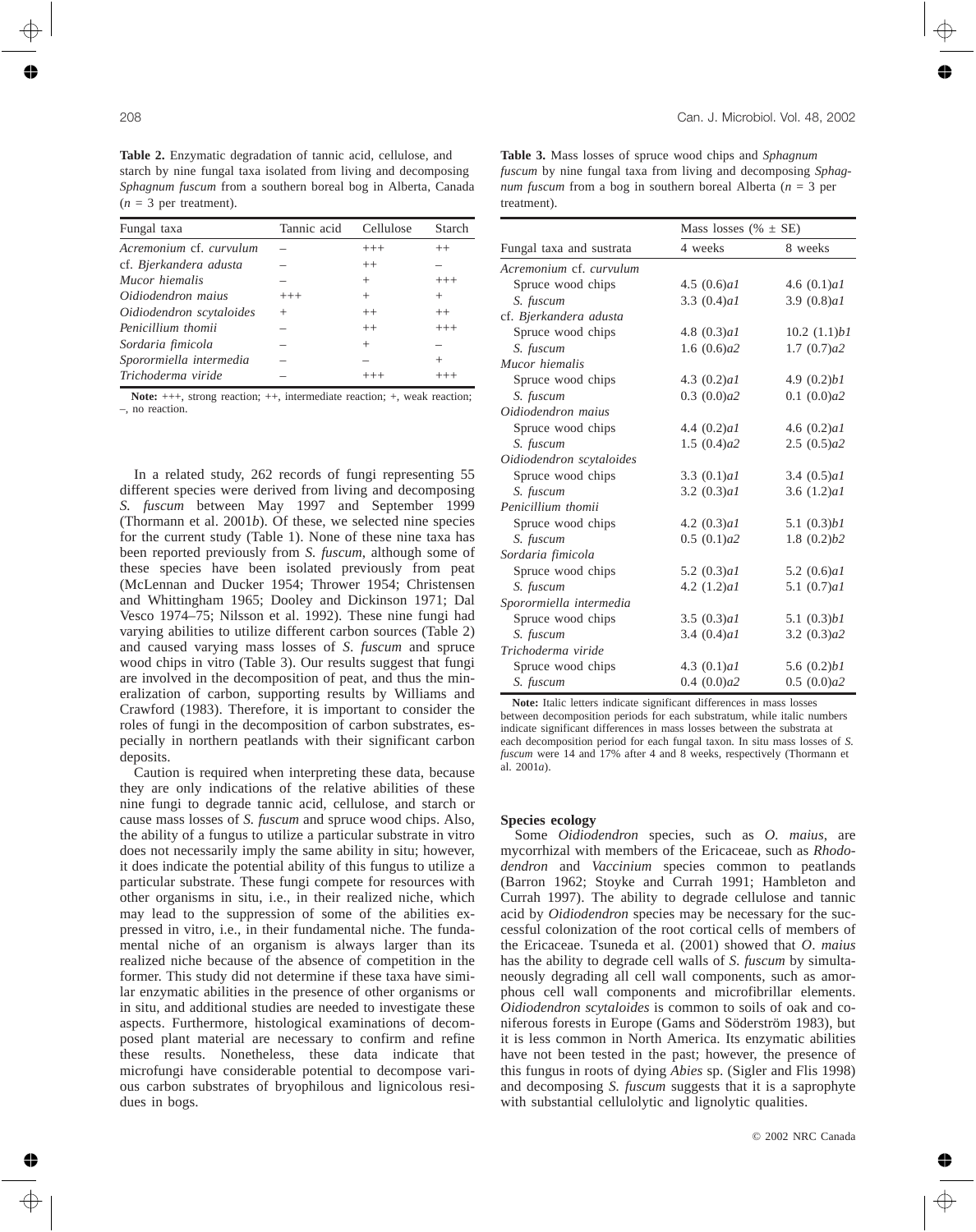The ascomycetes *S. fimicola* and *S. intermedia* are classical coprophilous fungi that have been isolated frequently from herbivore and carnivore dung in the past (Iftikhar and Cain 1972; Lundqvist 1972). It has generally been assumed that coprophilous fungi are restricted to the dung of specific animals because of the complex nature of dung (Lundqvist 1972). For example, *S. fimicola* grows preferentially on dung of herbivores (horses, hares, rabbits) (Lundqvist 1972), possibly because of the coarse nature of the cellulosic materials prevalent in the dung of these animals. This ascomycete was able to degrade cellulose effectively (Table 2) and was deemed a "cellulose-eater" by Dal Vesco et al. (1967). *Sordaria fimicola* has been isolated repeatedly from peat (McLennan and Ducker 1954; Thrower 1954) and may be more involved in the decay of plant residues than has been assumed previously. Many herbivorous animals, such as moose, deer, and rabbits, frequent bogs to forage on herbs, shrubs, and lichens. Thus, the spores of these coprophilous fungi may be consumed and dispersed by these herbivores, thereby meeting the suggested spore germination requirements (acidity) outlined by Bell (1983). Nonetheless, we suggest that some coprophilous fungi may have an alternate life strategy and can act as plant saprophytes under certain conditions. The pH of bogs is between 3.8 and 4.1 (Szumigalski and Bayley 1996*b*; Thormann and Bayley 1997*b*; Thormann et al. 2001*a*) and may be low enough to induce germination of the ascospores. We isolated both ascomycetes from living *S. fuscum* in July 1997, indicating that they may be saprophytic on plants following the germination of the discharged ascospores on nearby plants or peat and prior to consumption by herbivores, a theory first suggested by Webster (1970).

*Acremonium* cf. *curvulum* is strongly cellulolytic but not lignolytic (Table 2). We isolated this species from several decomposing *S. fuscum* segments in 1998. *Acremonium curvulum* is uncommon in continental North America (CBS databases) and has been isolated principally from soils and leaves of plants (Gams 1971). Our isolate may be an important cellulose degrader of *S. fuscum* in this bog, as indicated by the mass losses of *S*. *fuscum* incurred over the first 8 weeks of decomposition in vitro (Table 3). This species degrades cell wall components of *S*. *fuscum* in a preferential mode, first by fragmenting and removing the amorphous outer cell wall layer and then by attacking the microfibrils of the central cell wall layer, thereby producing voids within the leaf tissues (Tsuneda et al. 2001). Gams (1971) indicated that only a few *Acremonium* species are saprophytes or parasites of specific plant species, whereas the majority are generalists and can be isolated from a variety of substrates. Both of our records came from a cycloheximide-amended medium, indicating *A*. cf. *curvulum*'s resistance to this growth inhibitor.

The basidiomycete similar to *B*. *adusta* caused the greatest mass losses of the spruce wood chips (10.2%) (Table 3), despite a limited enzymatic profile (Table 2). Many basidiomycetes are efficient wood saprophytes and contribute to nutrient cycling within ecosystems (Lumley et al. 2001). Our isolates shared some morphological characteristics, such as arthroconidial and hyphal morphology and colony characteristics, with some of these, for example, *B. adusta* (Stalpers 1978). *Bjerkandera adusta* occurs primarily on angiosperms and is less commonly isolated from conifers, such as species of *Picea* (Stalpers 1978). Although we did not isolate fungi from spruce wood, black spruce (*P. mariana*) is common to western continental bogs and the presence of this basidiomycete in our bog would not be unusual. Conversely, our basidiomycete isolates also were similar to the mycoparasite *Geotrichopsis mycoparasitica* Tzean & Estey (Tzean and Estey 1991). This mycoparasite has been shown to parasitize a variety of hyphomycetes (Tzean and Estey 1992), including some that were isolated during our investigation of the filamentous microfungus communities of living and decomposing *S*. *fuscum*. More extensive cultural, physiological, and (or) molecular techniques are necessary to identify the basidiomycete isolates.

*Penicillium thomii* and *T. viride* are frequently isolated from a variety of living and decomposing organic substrates (see Domsch et al. 1980). Both taxa utilized cellulose and starch as carbon sources (Table 2) and are thought to cause the largest mass losses of decomposing plant litters by decomposing cellulose and hemicellulose (Deacon 1984). Although generally isolated from the surfaces of plant materials, they have the ability to invade and colonize deeper plant tissues and play significant roles in the degradation of organic materials. Furthermore, *T. viride* is a mycoparasite and has the ability to decrease interspecific competition for nutrients by parasitizing other fungi within the same substrate.

*Mucor hiemalis* is one of the most common soil fungi and the most frequent representative of the Mucorales (Domsch et al. 1980). It has a worldwide distribution and has been isolated from a variety of habitats, including peatlands (McLennan and Ducker 1954; Thrower 1954). It is considered a "sugar fungus", readily utilizing simple organic materials that leach naturally out of plant materials (Deacon 1984). Leaching accounted for most of the mass losses from *S*. *fuscum* litter and spruce wood chips inoculated with *M*. *hiemalis*.

# **Acknowledgements**

Thanks are extended to Trevor Lumley and Sean Abbott for assistance in the laboratory. We also thank Donna Cherniawsky and three anonymous reviewers for revisions of earlier drafts of this manuscript. Richard Summerbell (CBS) assisted with the taxonomic position of our *Acremonium* isolate and we are thankful to him. This project was funded by Natural Science and Engineering Research Council of Canada grants to R.S.C. and S.E.B. and by a Canadian Circumpolar Research grant from the Canadian Circumpolar Institute (University of Alberta), a Challenge Grants in Biodiversity research grant (jointly sponsored by the Department of Biological Sciences, University of Alberta, and the Alberta Conservation Association), three Society of Wetland Scientists student research grants, and an Izaak Walton Killam Memorial Scholarship research grant to M.N.T.

# **References**

Barron, G.L. 1962. New species and new records of *Oidiodendron*. Can. J. Bot. **40**: 589–607.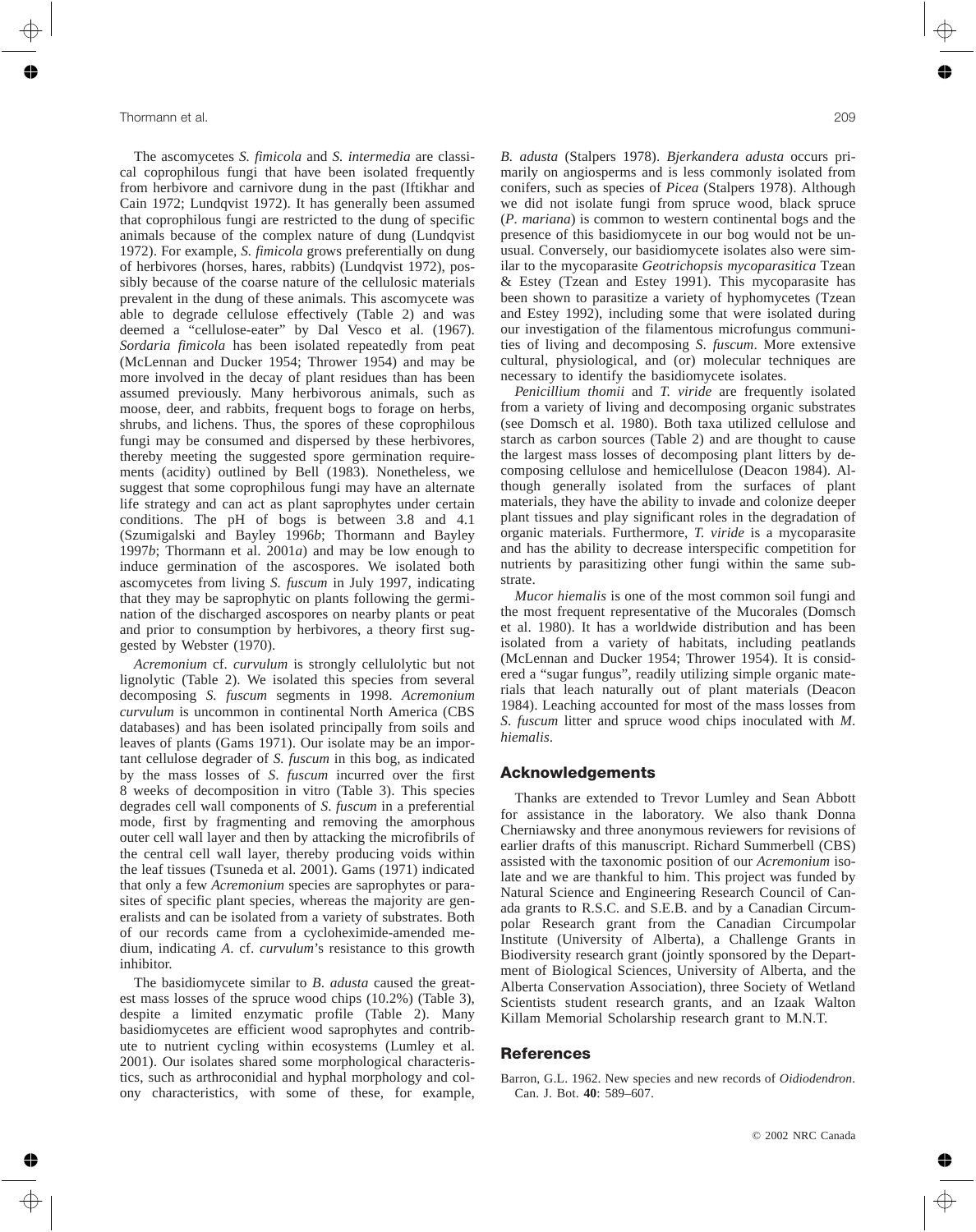- Barron, G.L. 1988. Microcolonies of bacteria as a nutrient source for lignicolous and other fungi. Can. J. Bot. **66**: 2505–2510.
- Barron, G.L., and Thorn, R.G. 1987. Destruction of nematodes by species of *Pleurotus*. Can. J. Bot. **65**: 774–778.
- Bartsch, I., and Moore, T.R. 1985. A preliminary investigation of primary production and decomposition in four peatlands near Schefferville, Québec. Can. J. Bot. **63**: 1241–1248.
- Bell, A. 1983. Dung fungi. Victoria University Press, Wellington, New Zealand.
- Bubier, J., Costello, A., Moore, T.R., Roulet, N.T., and Savage, K. 1993. Microtopography and methane flux in boreal peatlands, northern Ontario, Canada. Can. J. Bot. **71**: 1056–1063.
- Christensen, M., and Whittingham, W.F. 1965. The soil microfungi of open bogs and conifer swamps in Wisconsin. Mycologia, **57**: 882–896.
- Clymo, R.S. 1965. Experiments on the breakdown of *Sphagnum* in two bogs. J. Ecol. **53**: 747–757.
- Dal Vesco, G. 1974–75. Funghi del suolo di un pianoro acquitrinoso in valle di Cogne (Aosta). Allionia, **13**: 81–92.
- Dal Vesco, G., Peyronel, B., Barge, M.T., and Volpiana, N. 1967. Sulla micoflora dello sterco di coniglio ("Oryctolagus cuniculus"). Allionia, **13**: 107–127.
- Davidson, R.W., Campbell, W.A., and Blaisdell, D.J. 1938. Differentiation of wood-decaying fungi by their reactions on gallic or tannic acid medium. J. Agric. Res. (Washington, D.C.), **57**: 683–695.
- Deacon, J.W. 1984. Introduction to modern mycology. 2nd ed. Blackwell Scientific Publications, Oxford, U.K.
- Domsch, K.H. 1960. Das Pilzspektrum einer Bodenprobe. 3. Nachweis der Einzelpilze. Arch. Mikrobiol. **35**: 181–195.
- Domsch, K.H., Gams, W., and Anderson, T.-H. 1980. Compendium of soil fungi. Academic Press, London, U.K.
- Dooley, M., and Dickinson, C.H. 1971. The ecology of fungi in peat. Ir. J. Agric. Res. **10**: 195–206.
- Ecoregions Working Group. 1989. Ecoclimatic regions of Canada, first approximation. Canada Committee on Ecological Land Classification, Ecological Land Series. No. 23. Sustainable Development Branch, Canadian Wildlife Service, Conservation and Protection, Environment Canada, Ottawa, Ont., Canada.
- Environment Canada. 1982. Canadian climate normals, 1951– 1980, temperature and precipitation, prairie provinces. Canadian Climate Program, Ottawa, Ont., Canada.
- Franz, G. 1975. Temperaturansprüche mikroskopischer Bodenpilze aus klimatisch und geographisch verschiedenen Standorten. Z. Pflanzenernähr. Bodenkd. **1**: 73–87.
- Gams, W. 1971. *Cephalosporium*-artige Schimmelpilze (Hyphomycetes). Gustav Fischer Verlag, Stuttgart, Germany.
- Gams, W., and Söderström, B.E. 1983. *Oidiodendron scytaloides* n.sp. Cryptogam. Mycol. **4**: 239–243.
- Gilbert, D., Amblard, C., Bourdier, G., and Francez, A.-J. 1998. The microbial loop at the surface of a peatland: structure, function, and impact of nutrient input. Microb. Ecol. **35**: 83–93.
- Gorham, E. 1990. Biotic impoverishment in northern peatlands. *In* The earth in transition, patterns and processes of biotic impoverishment. *Edited by* G.M. Woodwell. Cambridge University Press, Cambridge, U.K. pp. 65–98.
- Hambleton, S., and Currah, R.S. 1997. Fungal endophytes from the roots of alpine and boreal Ericaceae. Can. J. Bot. **75**: 1570–1581.
- Haselwandter, K., Bobleter, O., and Read, D.J. 1990. Utilization of lignin by ericoid and ectomycorrhizal fungi. Arch. Mikrobiol. **153**: 352–354.
- Hilbert, D.W., Roulet, N., and Moore, T. 2000. Modelling and analysis of peatlands as dynamical systems. J. Ecol. **88**: 230–242.
- Houghton, J. 1997. Global warming: the complete briefing. 2nd ed. Cambridge University Press, Cambridge, U.K.
- Hutchison, L.J. 1990. Studies on the systematics of ectomycorrhizal fungi in culture. II. The enzymatic degradation of selected carbon and nitrogen compounds. Can. J. Bot. **68**: 1522–1530.
- Hutchison, L.J., and Barron, G.L. 1996. Parasitism of yeasts by lignicolous Basidiomycota and other fungi. Can. J. Bot. **74**: 735–742.
- Iftikhar, A., and Cain, R.F. 1972. Revision of the genera *Sporormia* and *Sporormiella*. Can. J. Bot. **50**: 417–477.
- Jefferys, E.G., Brian, P.W., Hemming, H.G., and Lowe, B. 1953. Antibiotic production by the microfungi of acid heath soils. J. Gen. Microbiol. **9**: 314–341.
- Johnson, L.C., and Damman, A.W.H. 1991. Species controlled *Sphagnum* decay on a south Swedish raised bog. Oikos, **61**: 234–242.
- Johnson, L.C., and Damman, A.W.H. 1993. Decay and its regulation in *Sphagnum* peatlands. Adv. Bryol. **5**: 249–296.
- Kasai, K., Morinaga, T., and Horikoshi, T. 1995. Fungal succession in the early decomposition process of pine cones on the floor of *Pinus densiflora* forests. Mycoscience, **36**: 325–334.
- Latter, P.M., Cragg, J.B., and Heal, O.W. 1967. Comparative studies on the microbiology of four moorland soils in the northern Pennines. J. Ecol. **55**: 445–464.
- Lumley, T.C., Gignac, L.D., and Currah, R.S. 2001. Microfungus communities of white spruce and trembling aspen logs at different stages of decay in disturbed and undisturbed sites in the boreal mixedwood region of Alberta. Can. J. Bot. **79**: 76–92.
- Lundqvist, N. 1972. Nordic Sordariaceae *s. lat.* Symb. Bot. Ups. 20.
- Marsh, P.B., Bollenbacher, K., Butler, M.L., and Raper, K.B. 1949. The fungi concerned in fibre deterioration. 2. Their ability to decompose cellulose. Text. Res. J. **19**: 462–484.
- McLennan, E.I., and Ducker, S.C. 1954. The ecology of the soil fungi of an Australian heathland. Aust. J. Bot. **2**: 220–245.
- Minoura, K., and Okazaki, G. 1968. Taxonomic studies on *Cladosporia*. 5. Physiological properties. J. Ferment. Technol. **46**: 269–275.
- National Wetlands Working Group. 1988. Wetlands of Canada. Ecological Land Classification Series. No. 24. Sustainable Development Branch, Environment Canada, Ottawa, Ont., and Poly Science Publications, Inc., Montréal, Que., Canada.
- Nilsson, M., Bååth, E., and Söderström, B. 1992. The microfungal communities of a mixed mire in northern Sweden. Can. J. Bot. **70**: 272–276.
- Rayner, A.D.M., and Boddy, L. 1988. Fungal decomposition of wood: its biology and ecology. Wiley Interscience Publications, Chichester, U.K.
- Rice, A.V., and Currah, R.S. 2001. Morphological and physiological variation in *Oidiodendron maius*. Mycotaxon, **79**: 383–396.
- Roulet, N.T., Ash, R., Quinton, W., and Moore, T. 1993. Methane flux from drained northern peatlands: effect of a persistent water table lowering on flux. Global Biogeochem. Cycles, **7**: 749–769.
- Sigler, L. 1993. Preparing and mounting slide cultures. *In* Clinical microbiology procedures handbook. *Edited by* H.D. Isenberg. American Association for Microbiology, Washington, D.C., U.S.A. pp. 6.12.1–6.12.4.
- Sigler, L., and Flis, A.L. 1998. University of Alberta Microfungus Collection and Herbarium catalogue of strains. UAMH, Edmonton, Alta.
- Smith, R.E. 1977. Rapid tube test for detecting fungal cellulase production. Appl. Environ. Microbiol. **33**: 980–981.
- Stalpers, J.A. 1978. Identification of wood-inhabiting Aphyllophorales in pure culture. Stud. Mycol. 16.
- Stoyke, G., and Currah, R.S. 1991. Endophytic fungi from the mycorrhizae of alpine ericoid plants. Can. J. Bot. **69**: 347–352.